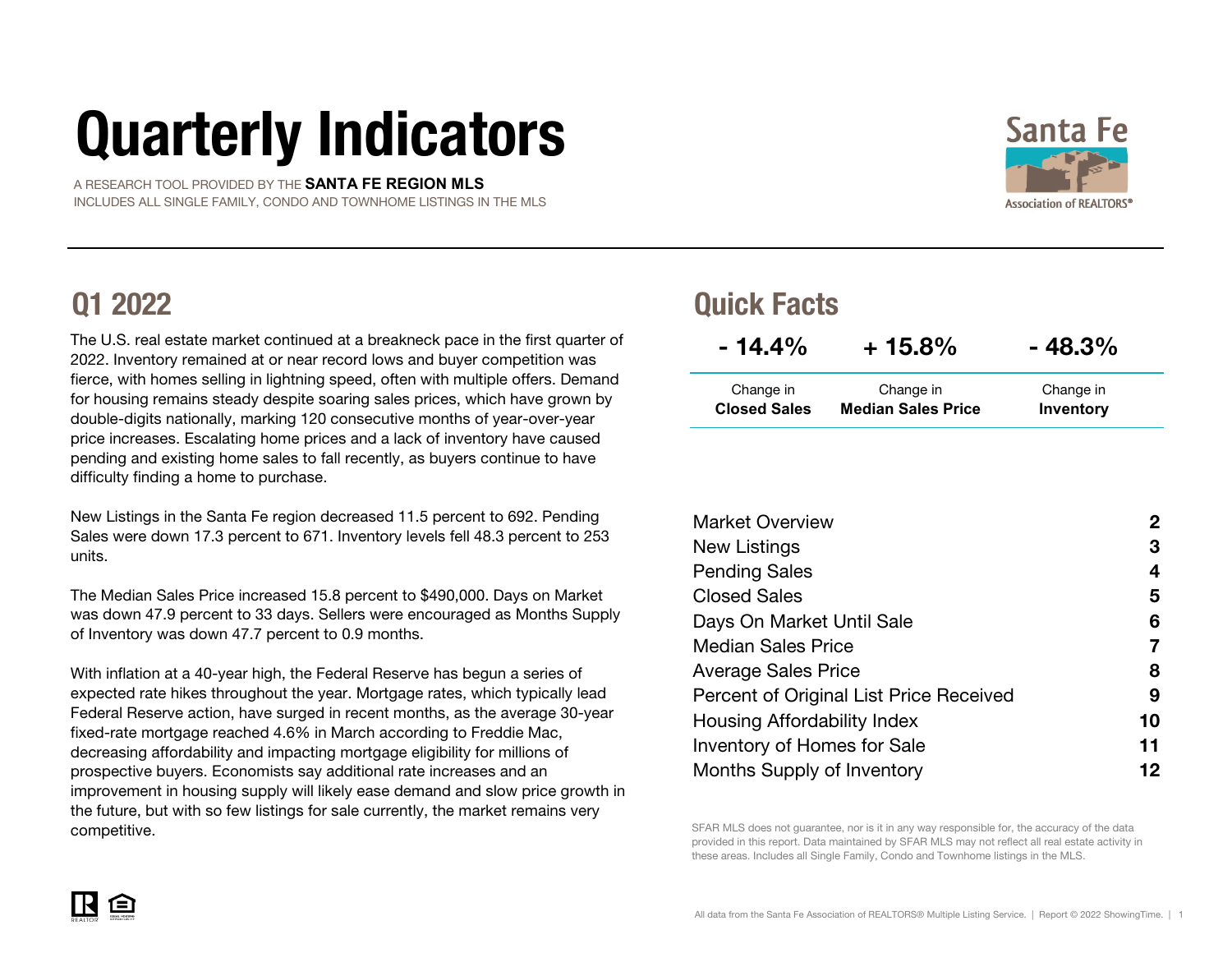### Market Overview

 Key market metrics for the current quarter and year-to-date figures. Includes all Single Family, Condo and Townhome listings in the MLS.



| <b>Key Metrics</b>                                       | <b>Historical Sparklines</b>  | Q1 2021   | <b>Q1 2022</b> | $+1-$    | <b>YTD Q1</b><br>2021 | <b>YTD Q1</b><br>2022 | $+/-$    |
|----------------------------------------------------------|-------------------------------|-----------|----------------|----------|-----------------------|-----------------------|----------|
| <b>New Listings</b>                                      | Q1 2016<br>Q1 2019<br>Q1 2022 | 782       | 692            | $-11.5%$ | 782                   | 692                   | $-11.5%$ |
| <b>Pending Sales</b>                                     | Q1 2016<br>Q1 2019<br>Q1 2022 | 811       | 671            | $-17.3%$ | 811                   | 671                   | $-17.3%$ |
| <b>Closed Sales</b>                                      | Q1 2019<br>Q1 2022<br>Q1 2016 | 735       | 629            | $-14.4%$ | 735                   | 629                   | $-14.4%$ |
| Days on Market Until Sale                                | Q1 2016<br>Q1 2019<br>Q1 2022 | 63        | 33             | $-47.9%$ | 63                    | 33                    | $-47.9%$ |
| <b>Median Sales Price</b>                                | Q1 2019<br>Q1 2016<br>Q1 2022 | \$423,200 | \$490,000      | $+15.8%$ | \$423,200             | \$490,000             | $+15.8%$ |
| <b>Average Sales Price</b>                               | Q1 2016<br>Q1 2019<br>Q1 2022 | \$582,214 | \$692,545      | $+19.0%$ | \$582,214             | $$692,545$ + 19.0%    |          |
| <b>Percent of Original</b><br><b>List Price Received</b> | Q1 2016<br>Q1 2019<br>Q1 2022 | 96.9%     | 100.1%         | $+3.4%$  | 96.9%                 | 100.1%                | $+3.4%$  |
| <b>Housing Affordability Index</b>                       | Q1 2022<br>Q1 2016<br>Q1 2019 | 78        | 62             | $-20.5%$ | 78                    | 62                    | $-20.6%$ |
| <b>Inventory of Homes for Sale</b>                       | Q1 2022<br>Q1 2016<br>Q1 2019 | 489       | 253            | $-48.3%$ |                       |                       |          |
| <b>Months Supply</b><br>of Homes for Sale                | Q1 2016<br>Q1 2019<br>Q1 2022 | 1.7       | 0.9            | $-47.7%$ |                       |                       |          |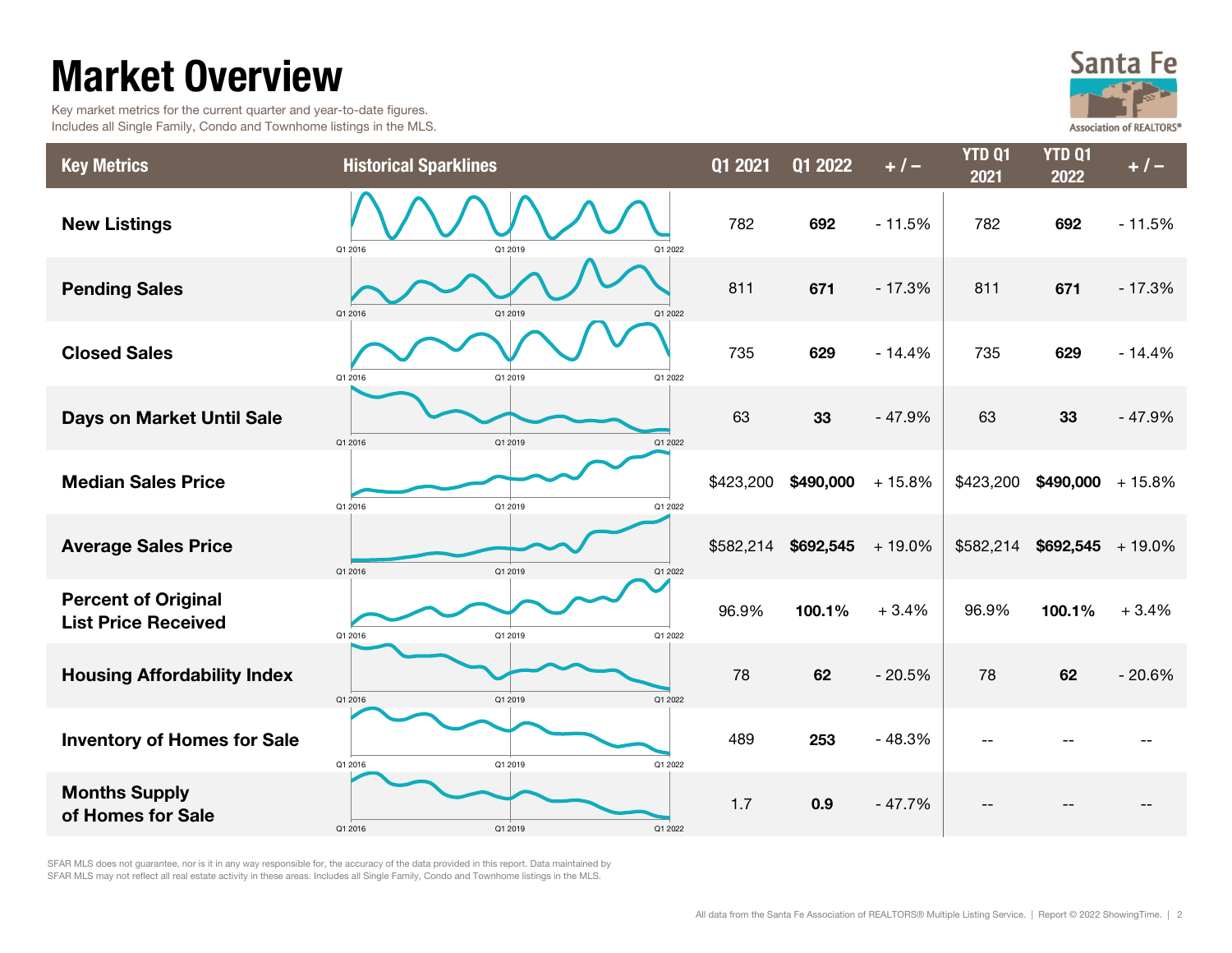### New Listings

 A count of the properties that have been newly listed on the market in a given quarter. Includes all Single Family, Condo and Townhome listings in the MLS.





#### Historical New Listing Activity

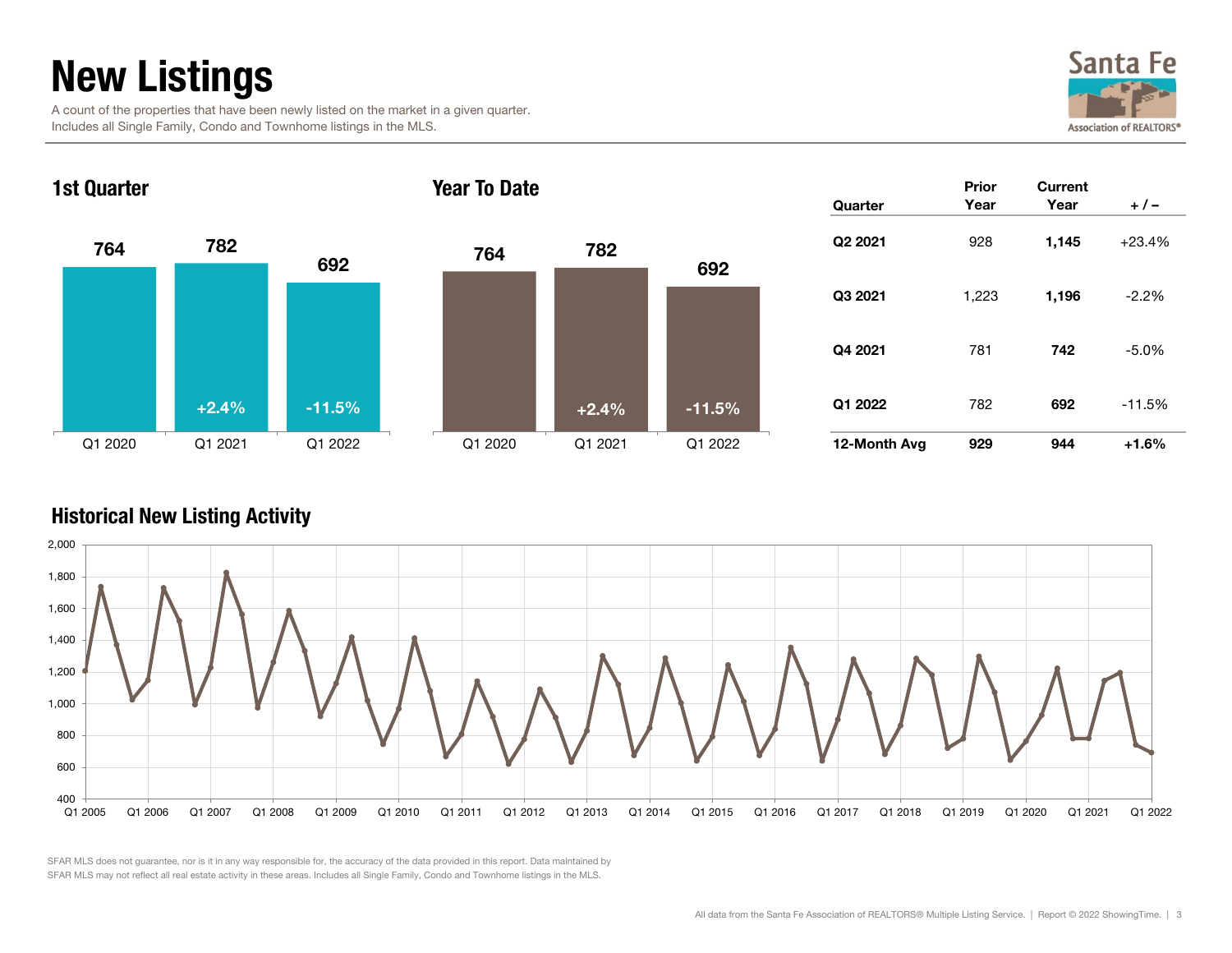### Pending Sales

 A count of the properties on which contracts have been accepted in a given quarter. Includes all Single Family, Condo and Townhome listings in the MLS.





#### Historical Pending Sales Activity

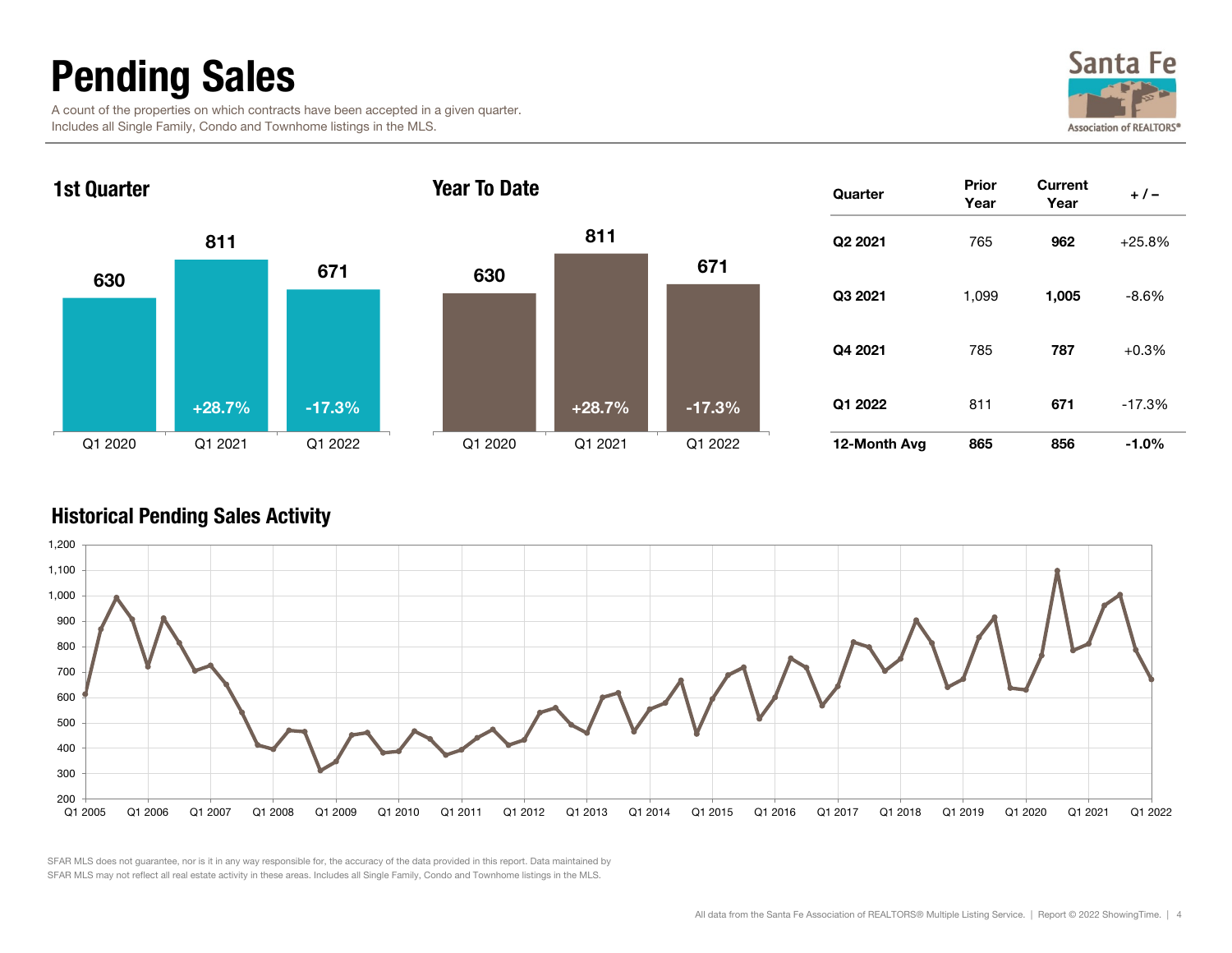### Closed Sales

 A count of the actual sales that have closed in a given quarter. Includes all Single Family, Condo and Townhome listings in the MLS.





#### Historical Closed Sales Activity

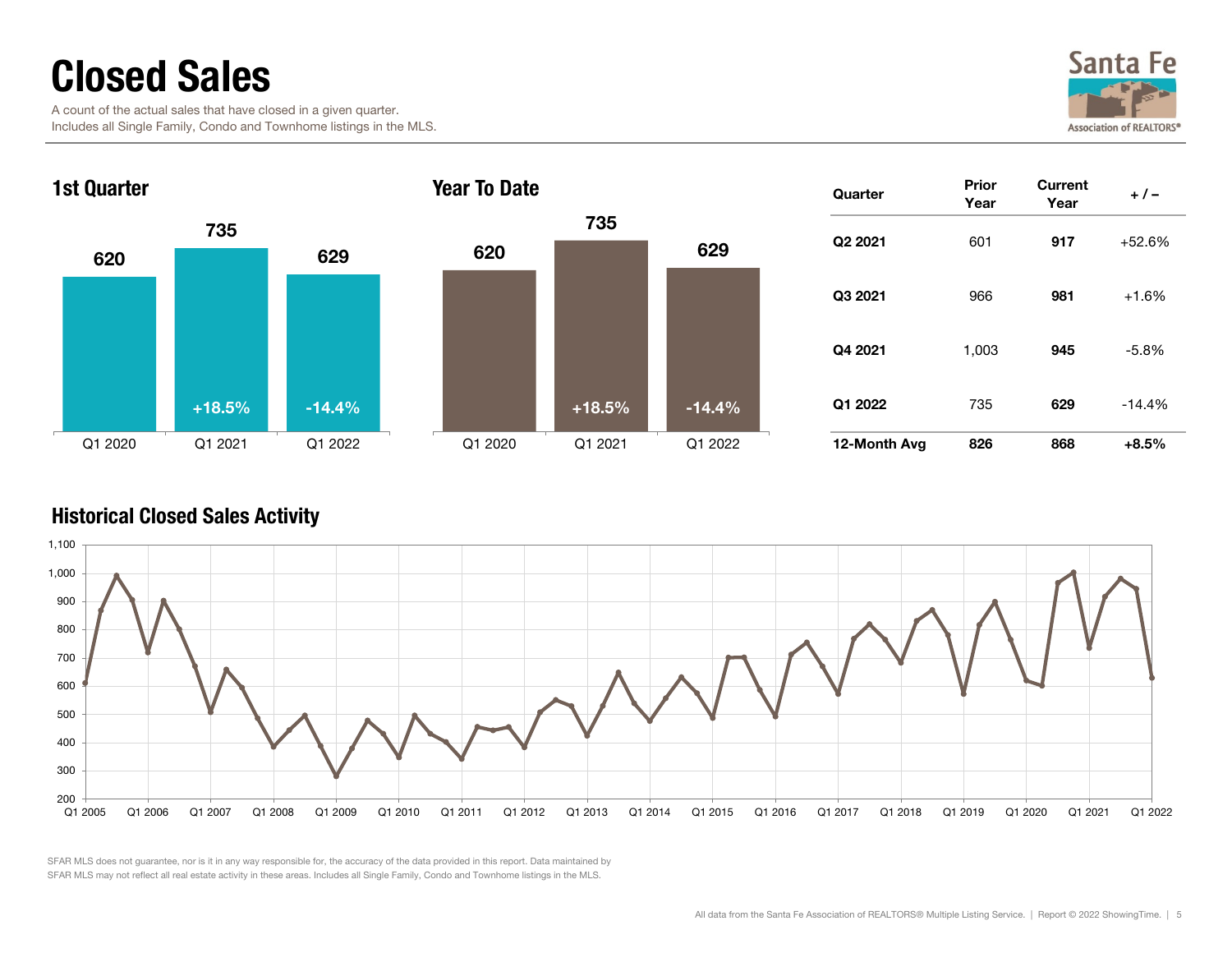### Days on Market Until Sale

 Average number of days between when a property is first listed and when an offer is accepted. Includes all Single Family, Condo and Townhome listings in the MLS.





#### Historical Days on Market Until Sale

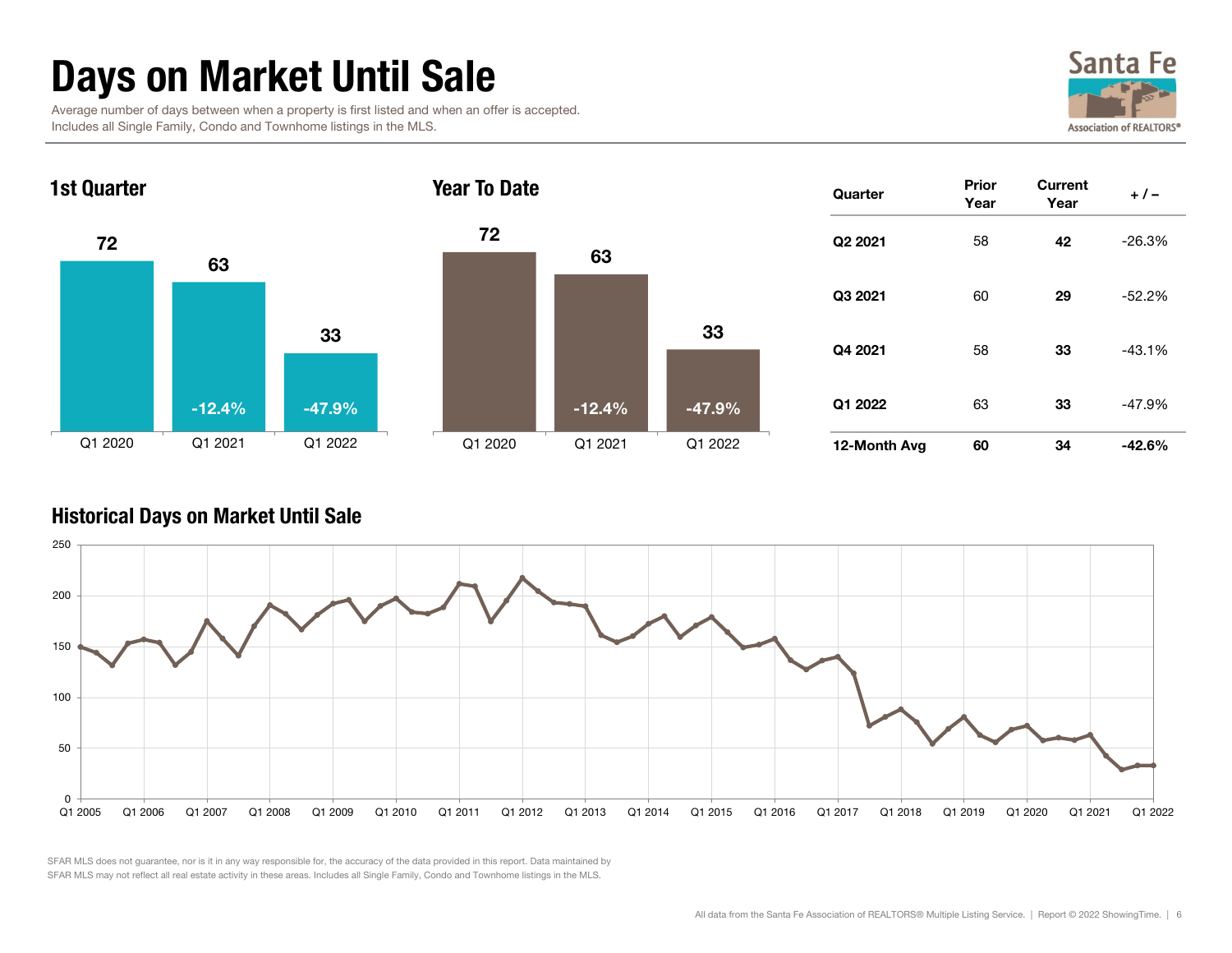### Median Sales Price

 Median price point for all closed sales, not accounting for seller concessions, in a given quarter. Includes all Single Family, Condo and Townhome listings in the MLS.



**Quarter** Prior<br>Year Current  $+/-$ 12-Month Med \$425,000 \$481,819 +13.4% Q3 2021 \$443,500 \$475,000 +7.1% Q4 2021 \$450,400 \$499,243 +10.8% Q2 2021 \$374,000 \$467,500 +25.0% Q1 2022 \$423,200 \$490,000 +15.8% \$391,500 \$423,200 \$490,000 Q1 2020 Q1 2021 Q1 20221st Quarter \$391,500 \$423,200 \$490,000 Q1 2020 Q1 2021 Q1 2022Year To Date $+8.1\%$  +15.8% +  $+8.1\%$ +15.8%

#### Historical Median Sales Price

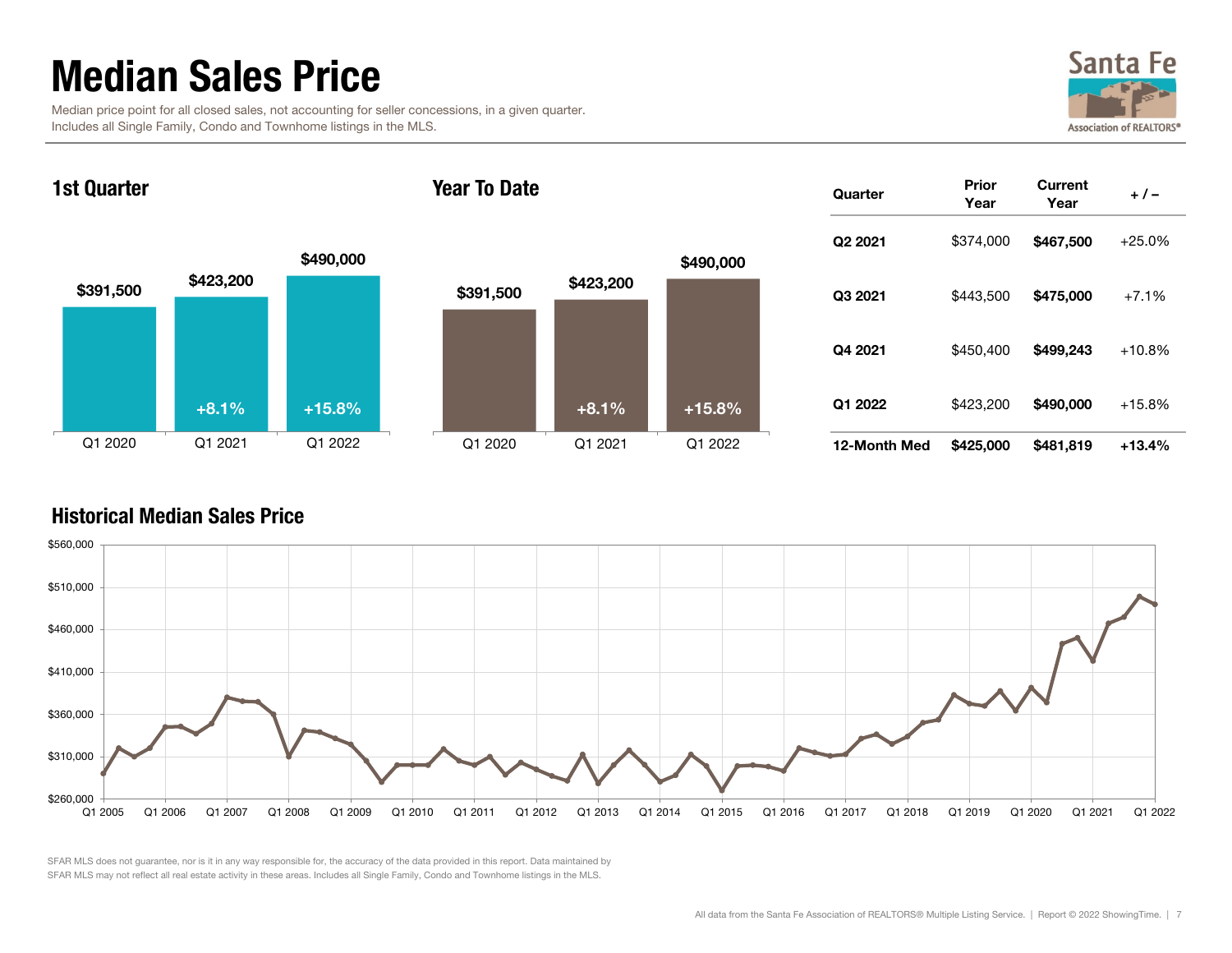### Average Sales Price

| Average sales price for all closed sales, not accounting for seller concessions, in a given quarter. |  |  |  |
|------------------------------------------------------------------------------------------------------|--|--|--|
| Includes all Single Family, Condo and Townhome listings in the MLS.                                  |  |  |  |



**Quarter** Prior<br>Year Current  $+/-$ 12-Month Avg \$557,873 \$647,767 +16.1% Q3 2021 \$571,063 \$647,135 +13.3% Q4 2021 \$589,416 \$651,419 +10.5% Q2 2021 \$454,176 \$613,967 +35.2% Q1 2022 \$582,214 \$692,545 +19.0% \$505,063 \$582,214 \$692,545 Q1 2020 Q1 2021 Q1 20221st Quarter \$505,063 \$582,214 \$692,545 Q1 2020 Q1 2021 Q1 2022Year To Date $+ 15.3\% + 19.0\%$  $+15.3\%$   $+19.0\%$ 

#### Historical Average Sales Price

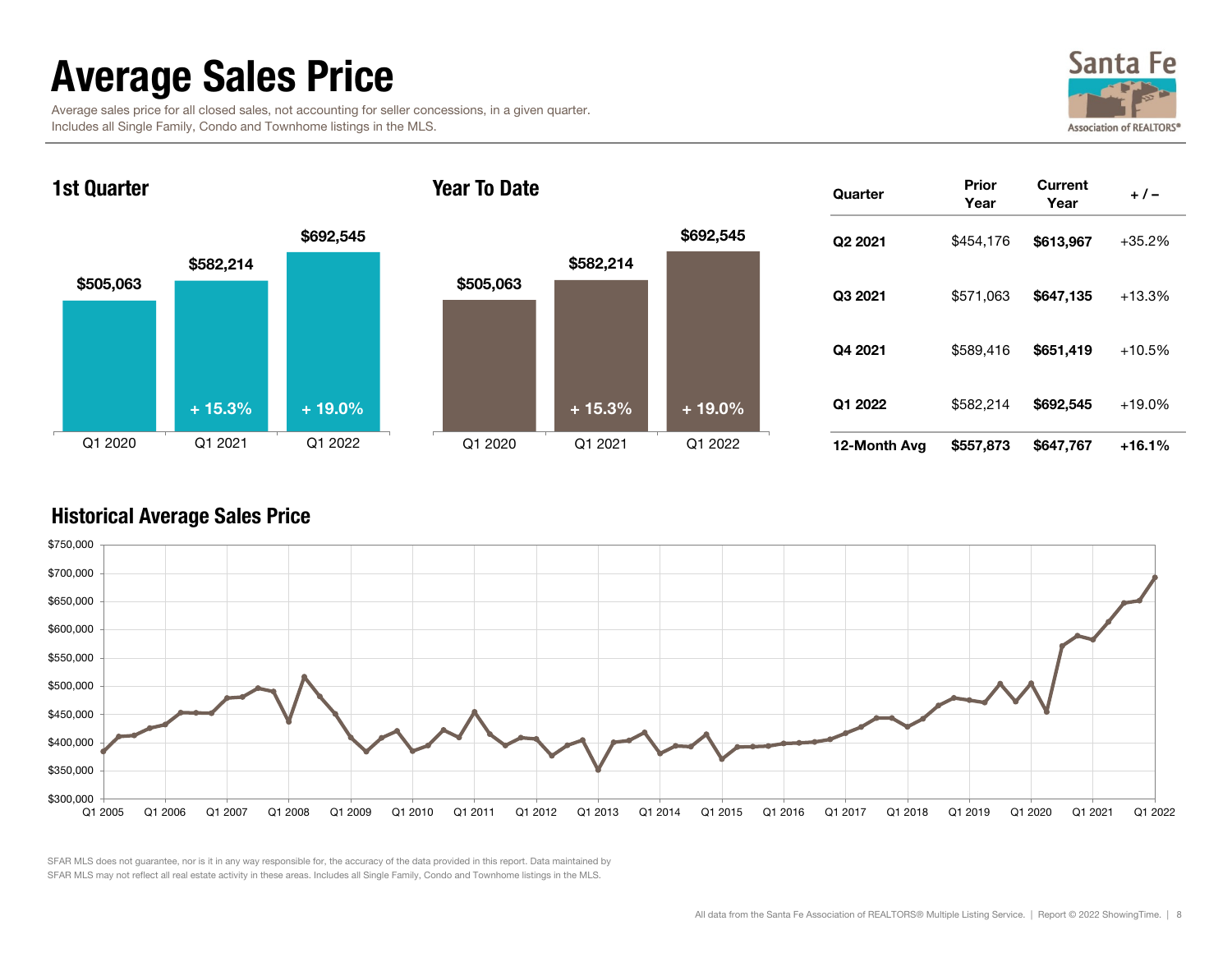### Percent of Original List Price Received

 Percentage found when dividing a property's sales price by its original list price, then taking the average for all properties sold in a given quarter, not accounting for seller concessions. Includes all Single Family, Condo and Townhome listings in the MLS.





#### Historical Percent of Original List Price Received

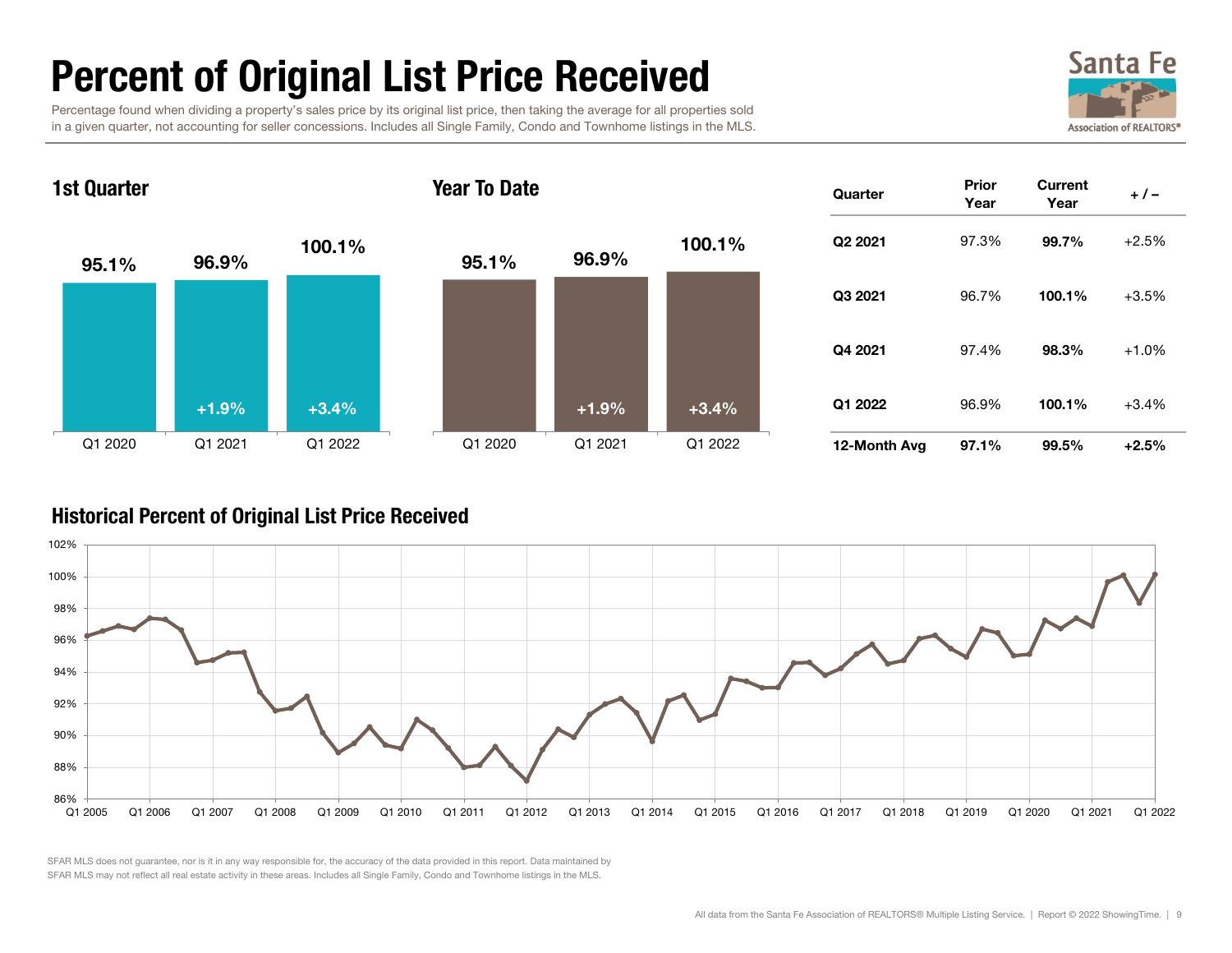## Housing Affordability Index

 This index measures housing affordability for the region. For example, an index of 120 means the median household income was 120% of what is necessary to qualify for the median-priced home under prevailing interest rates. A higher number means greater affordability.







| Quarter             | Prior<br>Year | Current<br>Year | $+/-$    |
|---------------------|---------------|-----------------|----------|
| Q <sub>2</sub> 2021 | 79            | 71              | $-10.1%$ |
| Q3 2021             | 83            | 68              | $-18.1%$ |
| Q4 2021             | 78            | 64              | $-17.9%$ |
| Q1 2022             | 78            | 62              | $-20.5%$ |
| 12-Month Avg        | 79            | 66              | $-16.5%$ |

#### Historical Housing Affordability Index

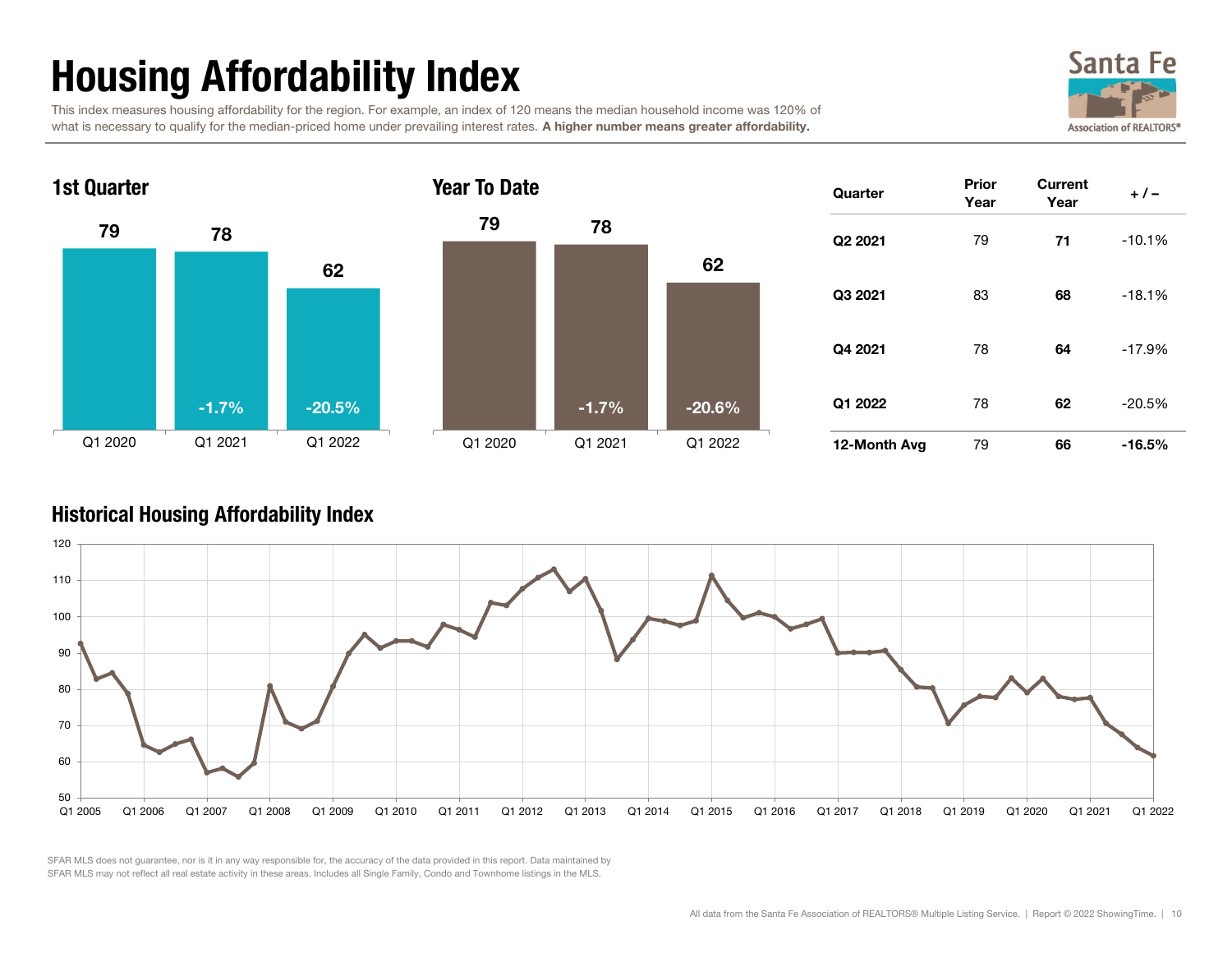### Inventory of Homes for Sale

 The number of properties available for sale in active status at the end of a given quarter. Includes all Single Family, Condo and Townhome listings in the MLS.





#### Historical Inventory of Homes for Sale